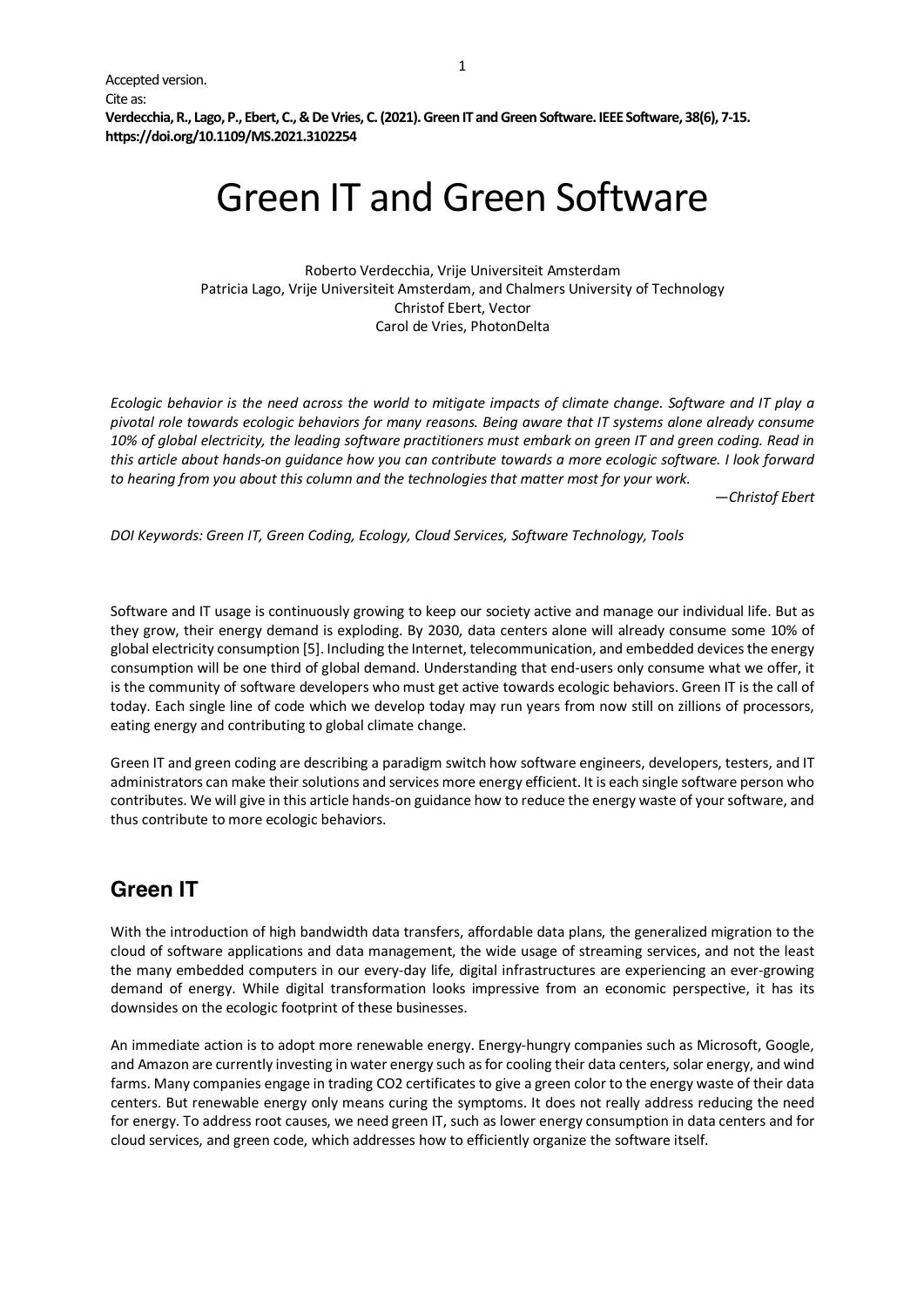Green IT provides solutions to sustainably reduce the energy need of data centers and cloud services. As an example, the Lower Energy Acceleration Program (LEAP) has been launched to explore alternative solutions towards a sustainable growth of the data center industry. As one of our goals, we want to develop a technology landscape for energy efficient digital infrastructures.

In a first step, we conducted a series of interviews and focus groups with various digital infrastructure stakeholders, like data centers, cloud service providers, and cloud customers from both public- and private sector. The participants were asked (i) to indicate and describe the solutions that in their experience will contribute to the sustainability of digital infrastructures, and (ii) to map each solution on different temporal horizons according to the related perceived level of readiness in terms of widespread-adoption and full impact. The resulting temporal horizons are:

- Horizon 1 (H1): State of the art, i.e., solutions for today
- Horizon 2 (H2): Within the next 4-6 years, i.e., solutions for near future
- Horizon 3 (H3): Beyond 6 years, i.e., further evolution

We also identified four types of solutions, namely technical, social, and environmental solutions, and paradigm shifts. An overview of the solution landscape is presented in Figure 1 and described in further detail in [1].

Short-term solutions are readily available for adoption. In Fig. 1 we group the as short-term horizon H1. It includes namely moving to the cloud (i.e., relocating data, computational, and software capabilities from on premise to the cloud). With the popularization of cloud native and serverless applications, resources are accessed on demand, profiting from hyperscale datacenter energy efficiency optimizations. Such solutions entail the use of green energy sources (e.g., solar farms), heuristics for hyperscale hardware management (e.g., reuse of dissipated heat), deployment of domain-specific hardware (e.g., AI accelerators), and tight collaborations between software and hardware companies to develop dedicated hardware components (integrated infrastructures). H1 also sees the rise of energy-aware software optimizations, such as energy efficient use-ondemand, and energy-aware management of idle servers. From a social perspective, communication raises awareness on the environmental impact of personal digital infrastructure usage.



*Figure 1: Solutions towards Green IT*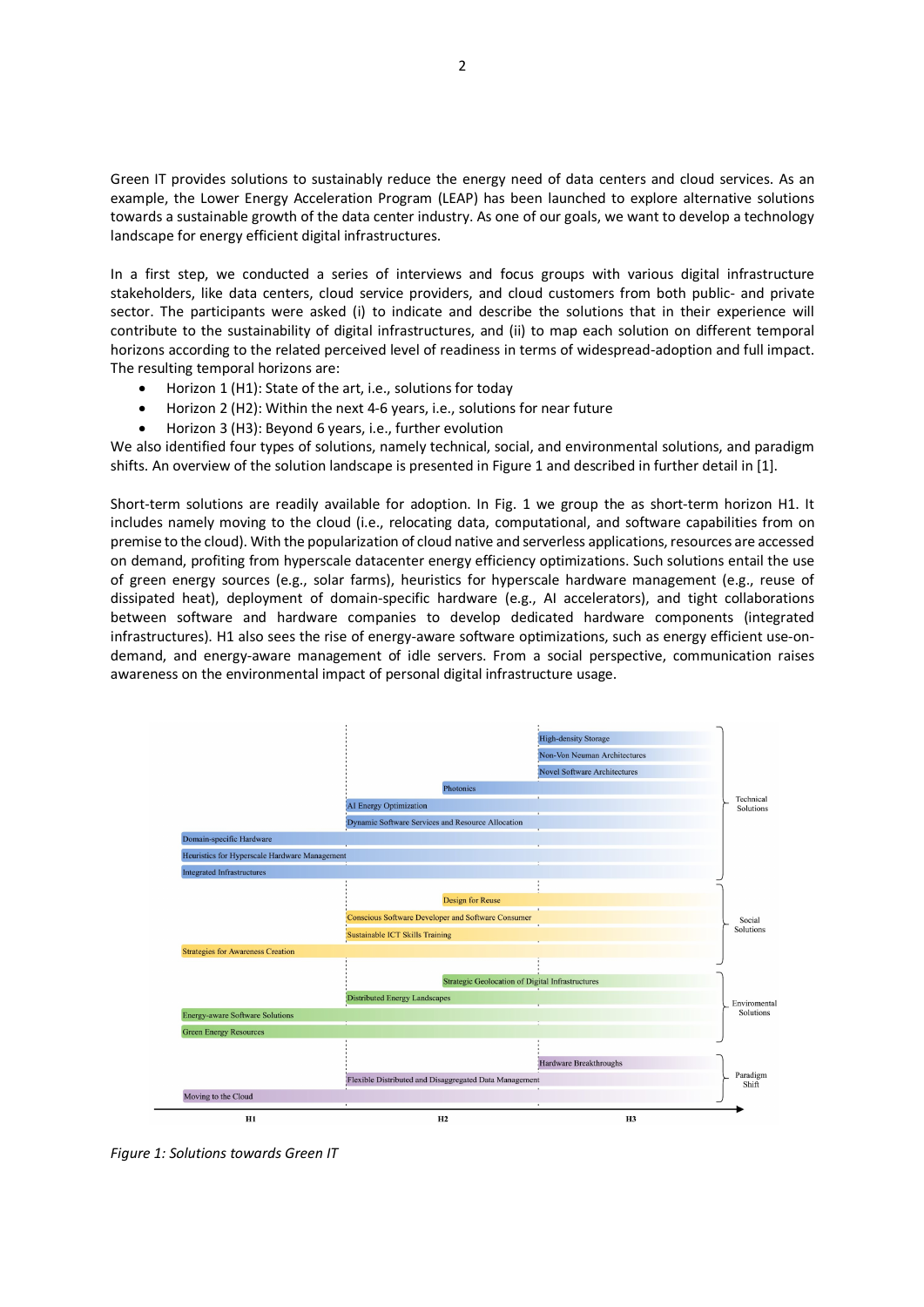#### **Solutions for the Near Future:**

With the near future we see our second paradigm shift (fig. 1, H2), namely flexible distributed and disaggregated data management. Supported by steady advancements in communication technologies and the growing affordability of computational power, a vast number of computational tasks will elastically move as near as possible to both the consumer premises and the increasingly decentralized energy producers, e.g., via onboard computing, and distributed networks of computational nodes. Solutions of H2 reflect the second paradigm shift and entail the appearance of distributed energy landscapes (e.g., prosumers), dynamic software services and hardware resource allocation, and the strategic positioning of digital infrastructures near to their end-users to ensure high band-width, keeping low communication energy consumption.

The ever-growing energy consumption of AI-based systems will be mitigated in the distributed paradigm of H2 with the rise of federated learning algorithms, affordable AI chips, and data usage plus compression strategies. Energy-aware software optimizations will continue to prosper, with consolidated tactics for software energy efficiency, seamless virtualization of hardware components, and energy-driven workload optimizations. From a social perspective, the growing demand for sustainable ICT skills will require training of new professional profiles. The awareness emerged in H1 will develop in H2 into conscious software developers and consumers, who will feel personally accountable for their actions, hence developing and demanding more sustainable solutions. Different from H1, where the average lifecycle expectancy of digital infrastructure hardware components equals approximately two years, H2 is also expected to witness a growing trend of design for hardware reuse and lifecycle management practices.

#### **Further Evolution:**

As we look further into the future, and uncertainty grows, we can foresee energy efficiency of digital infrastructures being supported by our last paradigm shift, namely novel hardware breakthroughs. While already supporting to a large extent the distributed and disaggregated paradigm, photonic technology will shape itself in H3 into integrated photonics, mitigating the culmination of micro-electronics computational advancements. In H3 non-von Neumann architectures (e.g., neuromorphic computing) will also become available for adoption, allowing to carry out complex computations at a fraction of their current energy cost. By making use of electron spins or relations between protons and electrons, high-density storage solutions will also become in use during H3. From a software perspective, to support the drastic hardware changes of H3, software systems will require novel software architectures, to best fit software artefacts to the new underlying hardware.

## **Green Software**

IT practitioners could already start integrating them in their practice. Here we will provide some hands-on guidance for actually implementing green IT. Table 1 provides an overview with reference points.

| <b>H1 Solution</b>              | <b>Example of specific</b> | <b>Observed Energy</b>                                       | <b>Source</b>                                                                                                                                                    |
|---------------------------------|----------------------------|--------------------------------------------------------------|------------------------------------------------------------------------------------------------------------------------------------------------------------------|
| type                            | technique (if applicable)  | Impact                                                       |                                                                                                                                                                  |
| Domain-<br>specific<br>Hardware | Utilizing AI accelerators  | 2.5%<br>improvement of<br>power<br>performance<br>every year | IBM. 2021. Introducing the AI chip leading<br>the world in precision scaling}. URL:<br>https://www.ibm.com/blogs/research/20<br>21/02/ai-chip-precision-scaling. |

*Table 1: Examples of short-term solutions and related energy impacts*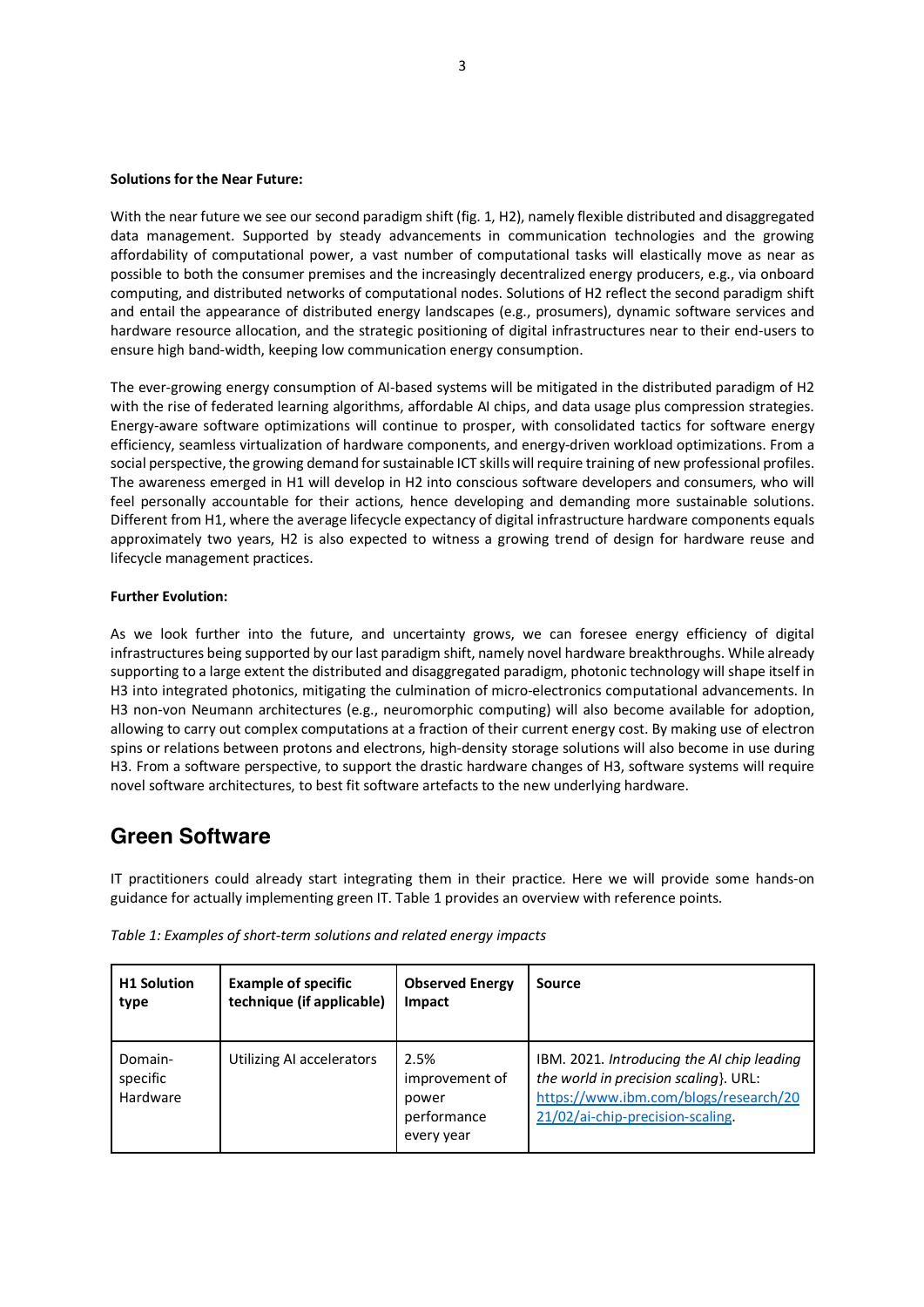| Strategies for<br>Awareness<br>Creation                | Providing actionable<br>guidelines for data<br>center operators to<br>configure power<br>management settings | 10-13% energy<br>savings                                             | Netherlands Enterprise Agency, 2020.<br>Happy Flow manual 1.0. Energy-efficient<br>design of data centers using power<br>management and virtualization. URL:<br>https://amsterdameconomicboard.com/a<br>pp/uploads/2020/10/Happy-Flow-Manual-<br>LEAP.pdf. |
|--------------------------------------------------------|--------------------------------------------------------------------------------------------------------------|----------------------------------------------------------------------|------------------------------------------------------------------------------------------------------------------------------------------------------------------------------------------------------------------------------------------------------------|
| Energy-Aware<br>Software<br>Optimizations              | Shutting-down idle<br>servers                                                                                | 84% of energy<br>reduction                                           | Asperitas. 2017. The datacentre of the<br>future. URL:<br>https://www.asperitas.com/whitepapers/t<br>he-datacentre-of-the-future.                                                                                                                          |
| Heuristics for<br>Hyperscale<br>Hardware<br>Management | Replacing fan-based with<br>liquid-based cooling                                                             | 6-45% reduction<br>of IT energy<br>footprint                         | Rais et al. 2018. Energy-saving potential of<br>separated two-phase thermosiphon loops<br>for data center cooling. Journal of Thermal<br>Analysis and Calorimetry.                                                                                         |
| <b>Green Energy</b><br>Resources                       | Replacing brown-with<br>green-energy resources                                                               | 100% consumed<br>energy produced<br>by renewable<br>energy resources | Google. 2021. Cloud Sustainability. URL:<br>https://cloud.google.com/sustainability                                                                                                                                                                        |
| Moving to the<br>Cloud                                 | Migrating from on-<br>premises to the cloud                                                                  | 64% of energy<br>reduction                                           | Accenture. 2020. Cloud Computing and<br>Sustainability: The Environmental Benefits<br>of Moving to the Cloud. URL:<br>https://www.accenture.com/us-<br>en/insights/strategy/green-behind-cloud.                                                            |

Software practitioners can contribute in many ways to accelerating the transition to an energy efficient digital infrastructure:

**Move to the cloud**. Cloud services typically decrease energy consumption compared to om-premise data centers due to less overheads and more efficiency in scalability. Depending on the sources, between 80% and 90% of the businesses have already migrated to the cloud [2,3]. This significant investment does not mean that "the job is done'' (also given that energy efficiency has hardly ever been a concern); rather, it revealed that effective and technically-sustainable migration demands major rearchitecting. This calls for the following concrete actions: When replacing on-premises functionality with cloud-native services, the services selection should be informed by transparent indicators (that must be provided by the cloud service providers) for the related energy- and resource efficiency; When re-engineering and re-architecting applications for the cloud, practitioners should include software tactics to manage data more efficiently to decrease the necessary resources and thus energy for data storage, computing resources to process data, and networking resources to transfer data between cloud- , edge- and customer sides. Examples of such energy efficient data management tactics may address, data flow optimization, data deduplication, smart data compression based on frequency of use. Serverless computing and functions-as-a-service (FaaS) facilitate seamless scalability of resource consumption. Data usage profiling and AI/ML techniques for profiling applications can discover data usage patterns and adjust performance towards more efficiency.

**Ecology by design**. Designers determine the ecologic footprint if their software. As shown in Figure 1, we will witness major paradigm shifts which demand an increased distribution of applications, data and computing resources between local-, edge- and remote cloud premises. To be ready for this shift, practitioners should already start to rearchitect their products with flexibility in mind. Embedding flexibility in software engineering,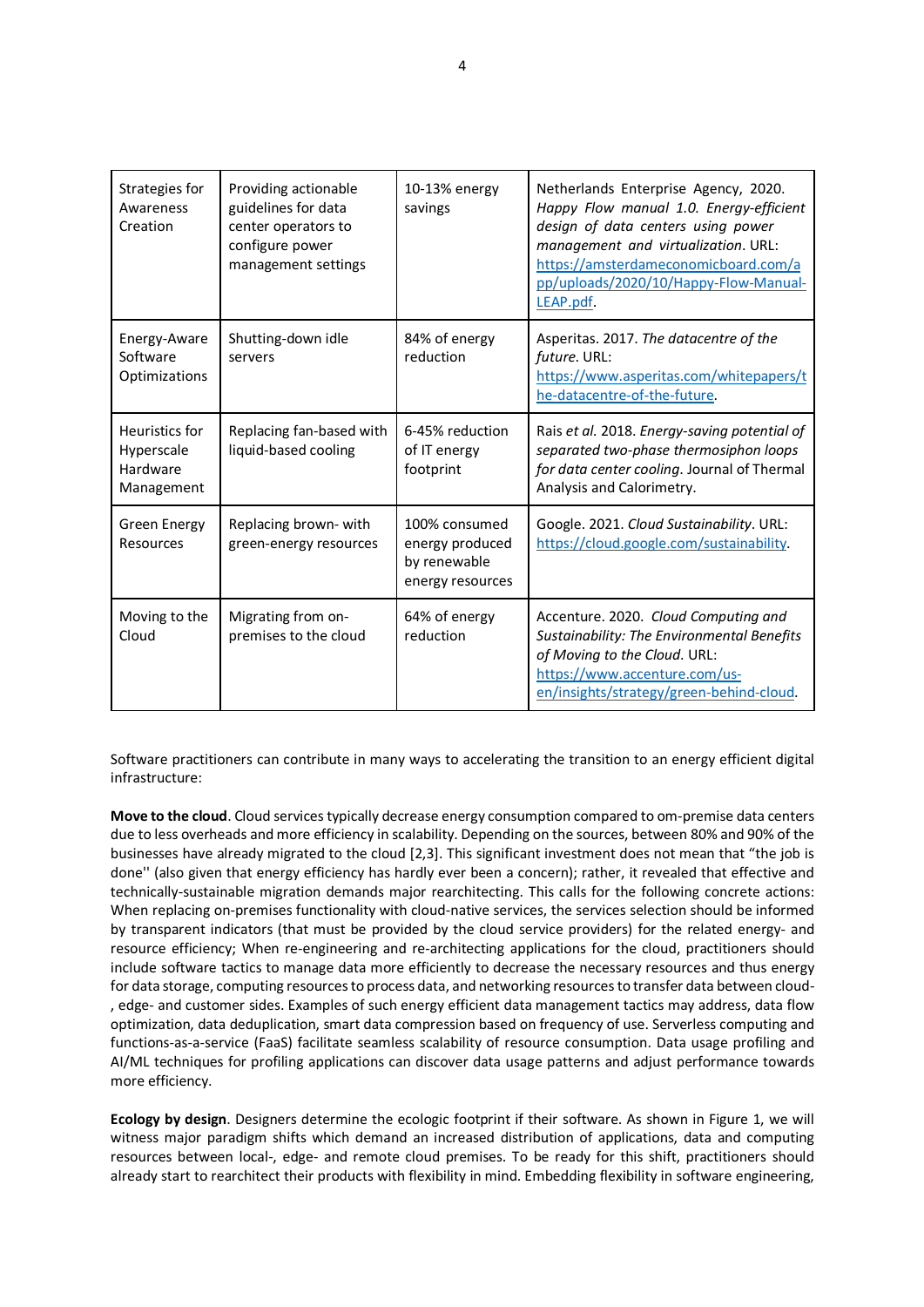like was never done before, allows to develop future proof software products, i.e., technically sustainable, as well as taking advantage of the promises of smart data staging and computational offload for delivering energy efficiency. As a designer ensure that new software versions do not require more computing power, hard-disk space, or bandwidth than before. This is easily feasible by optimizing algorithms. A simple checkpoint is that previous core functionality remains available on older hardware. As an embedded

**Green user experience (UX)**. Users of software dominate the consumption because they scale eventually to the millions. Imagine the simple move from receiving high-resolution advertisement movies towards ad-blocking. This is the control of each user and will save both on bandwidth and energy consumption both in data centers, switches and not the least in each device, where less GPU power would be necessary. UX matters and can be made adjustable for less consumption. As a UX designer, make sure that users can configure software according to their individual needs, such as night mode, movie blocking, reduced resolution movies etc. UX should clearly show the power usage of the respective software. Create the awareness by showing with red/amber/green how much energy is currently consumed. This can be linked to processer usage etc. Make users able to manage the energy consumption of hardware as efficiently as possible, including energy-saving modes to easily switch down hardware when not used. This can be even automated by tracking usage and bringing unused processes to a sleep mode, or simply terminate those.

**Blending software and its context**. Creating energy-aware software and infrastructures calls for the much more explicit and pervasive inclusion of contextual information in design decision making. Context regards planning for known changes, adapting to unknown ones, and including systemic perspectives like different sectors, such as energy sector and ICT sector, stakeholders, such as the priorities, investments, and constraints of organizations, and systems, such as the role of data centers for hyper-scaling, and municipalities for micro-clouds and energy ecosystems in built environments. Let us look to blockchain technology as an example. Blockchains are increasingly used to establish electronic contracts, such as in finance transactions, replacement parts delivery in industry and aerospace, medical treatments, etc. Yet their energy hunger is growing in parallel. The major critique of any distributed ledger technology is its waste of energy to maintain the steady growing transaction history [7]. For instance, the Bitcoin currency gets more value primarily because it needs more computer power, which wastes energy. Blocks are validated using a proof-of-work riddle. Only the first peer to solve it gets rewarded, which has created a race for IT power to solve the riddles. Miners build clusters of specialized, optimized hardware. These clusters require power to operate and to cool them down. The energy needed to just maintain the Bitcoin currency is estimated to be beyond that of Switzerland [5]. As a software engineer try to avoid blockchain usage both in finance transactions and move towards alternative consensus techniques.

**Competences**. To move towards an energy efficient cloud, practitioners must embed strategies for awareness creation for measuring, monitoring, and visualizing the energy footprint of the software they deliver. The software energy consumption must be measured, estimated, and predicted at all levels, from the used computing resources like CPU/GPU, to the generated data traffic; from the single cloud-native service and container, to whole systems and apps. Education and training programs must equip new talents and the existing workforce with the related know-how.

**Ecologic hardware**. Continuously demanding, installing, and using the latest ad highest-performing hardware highly contributes to both e-waste and energy consumption. When designing software, consider that it can also be deployed previous hardware platforms. Aging is normal but should not be measured in months but rather several years. Embedded designers are aware of the problem and have the solutions. When they design a piece of software, for avionics, industry automation or simple upgradeable IoT devices, they decouple the software from the underlying hardware, thus allowing the hardware being used for many years. Over-the-air upgrades can introduce new and fancy features, but also security patches and error corrections – without demanding new hardware. For instance, mobile vehicles from automotive up to trains and airplanes are typically running for years if not decades on the same platform by simply upgrading some controllers towards new hardware, while keeping the entire system active. A car typically has a life-time of ten years where it will occasionally get new hardware devices, if the previous set has reached end of life. Trains and other industry systems have much longer life-time. So why would we need buying new consumer goods on a yearly base? To reduce your own personal ecologic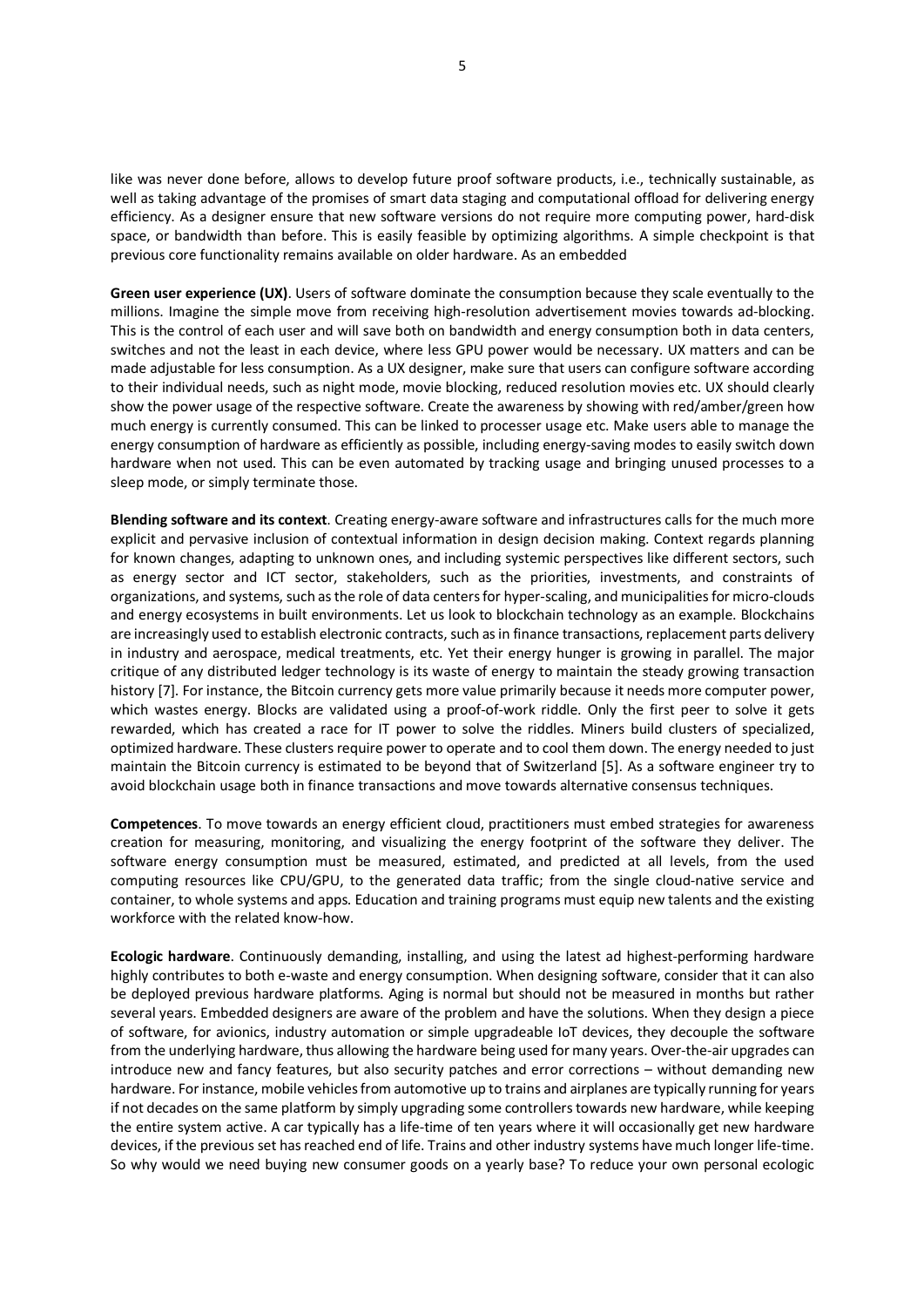footprint consider buying refurbished equipment. It is a simple yet effective step for your own ecologic contribution.

## **Ecologic Behaviors Are the New Normal**

Ecologic transformation is the next big wave of innovation after the digital transformation. Every business will evolve towards ecologic behaviors. Investors are currently changing behaviors towards financing based on ecology and sustainability. They not only do that for ethical reasons, but simply because economic risks of traditional business are too high. Another driver is market changes in behaviors across countries, worldwide. This currently still looks unbalanced with some parts of Europe being rather advanced, while other countries stay in old-fashioned energy-wasting behaviors. Yet, it will change, if people not only look towards low pricing, but also ecology and sustainability in a new normal. Buying power will have increasingly impact on any business.

Behaviors matter for ecologic transformation. For one part it means to evangelize in our respective spheres. During the past two years, online collaboration has exploded to mitigate pandemic risks. Tools such as Skype, Teams and Zoom have replaced the traditional meet and greet – at no cost and with big wins on efficiency and flexibility. Traveling suddenly has become a legacy with its high travel time and cost overheads, combined with huge ecologic footprint. While meeting real people is still good to build relationships, online meetings allow to adjust instantaneously to specific needs. In the recent survey of Vector and IEEE Software a vast majority of over 90% of respondents acknowledge the advantages of online meetings and trainings [4].

Digital transformation has moved behaviors from traditional business to IT-driven business. Yet is has the drawback of currently wasting huge amounts of energy. Green IT and green coding are the counter-mechanisms which address the root cause by reducing energy consumption of our IT and software systems. A good showcase of how fast this can change are our laptops. While the energy consumption had been stable for a single laptop over the past three decades, their power and performance had improved by the millions. This was possible by advanced hardware design and dynamically switching off those arts which are currently idle or unnecessary. The same holds for the on-board software of vehicles which stabilized around few kilowatts in some fifty plus controllers, and currently is decreasing. The immediate benefits are obvious due to extended battery life and less cooling needs. Obviously, we will move to green IT for more reasons than only ecology, but ecology will accelerate the transformation.

Too often and wrongly ecology and economy are perceived as antagonists. Ecologic behaviors and climate protection are not a threat, but a great business opportunity. Today, environmental protection is driven by technology, innovation, and smart IT. It is not slogans alone, but us ordinary engineers who facilitate te ecology transformation by deploying green IT. Famous American politician and scientist Benjamin Franklin once remarked: "If you fail to prepare, you prepare to fail.". Green IT and ecologic business is today's answer towards saving the planet.

#### **Sidebar: Green Testing**

Testing consumes not only most of the time and effort in a software project, but also heavily contributes to energy waste. Testers know that it is not the amount of testing but the quality of testing which matters. Still, we see in our consulting practice many test teams that pile up test cases without any underlying test strategy. With a client we have reworked a test strategy which was built upon a huge amount of brute force testing towards intelligent testing.

Previous testing followed the traditional scheme of collecting test cases. The low-level code testing used a Jenkins pipeline with automatic unit test cases. Above was an integration test which ensured that functions and interfaces worked properly. The system test was a more experience-driven set of test clusters for base functions, UX and networking to other components of a yet bigger system. So far so unstructured. All three test layers were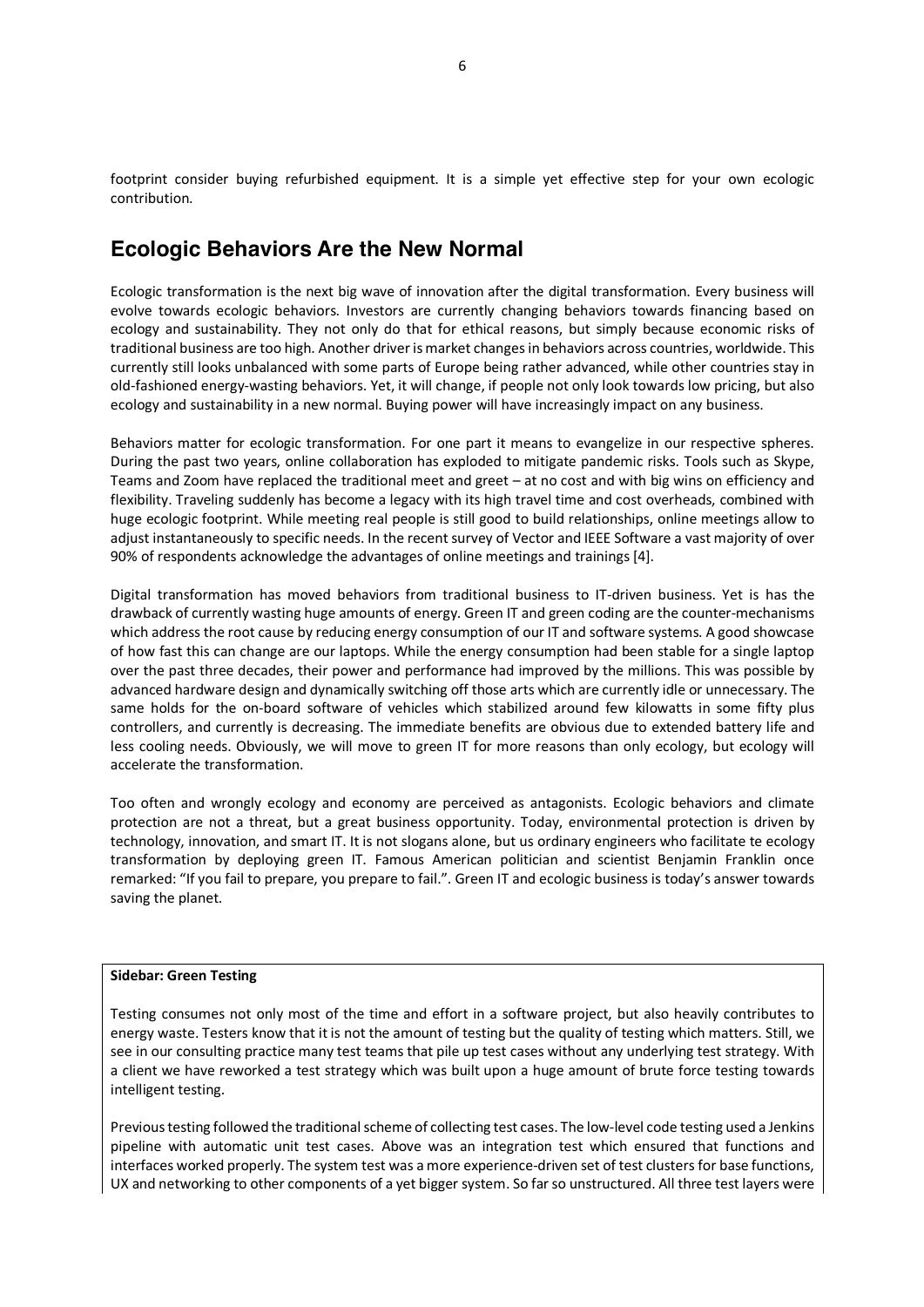basically collections of test cases, which were as much as possible automated, but not controlled with test methods such as coverage, risk-orientation, heat maps, change logs and traceability for regression test. Test share compared to total project effort was growing by the year from initially thirty percent towards over fifty percent when we started. Test effort in such brute force scheme is highly correlated with test energy consumption which was visible not the least in the amount of cooling necessary in summertime for their onpremises test equipment.

As a first step we introduced test methodologies and systematically structured the test process. For instance, we introduced static code analysis to identify hot spots which need more low-level testing. Test cases and test management was instrumented to identify test effectiveness and test efficiency. This allowed to substantially reduce test cases by removing redundancies. At the same time test effectiveness was improved by targeting previously uncovered functions and code segments. Test-driven methods were introduced to start from the beginning of a change or new functionality with testability in mind. Test-Driven Development (TDD) facilitates not only a basic set of unit test cases, but also ensures better code quality. Test-Driven Requirements Engineering (TDRE) specifies functions as test cases. Both TDD and TDE facilitate a much more efficient regression testing, which with many changes over the project-time and product life-time saves lots of effort – end energy.

In a next step we introduced risk-oriented testing. In a distributed system, undesirable behavior and malfunctions can arise because there has been a software change at one point that breaks through to other components. This raises numerous questions: How can the function of a system be ensured if changes take place in the subcomponents? How can the safety and reliable behavior be guaranteed if software changes are made to individual components during operation? Unlike brute force with low efficiency, risk-oriented testing evaluates the dependencies of functions and code, both internally, i.e., white-box, as well as externally, i.e., black-box. An external dependency is for instance a critical functionality such as billing of a finance service or a safety-critical function in a robot.

Finally, we introduced intelligent testing with AI to support validation. There is many AI-based test methods, ranging from rule-based systems, fuzzy logic, Bayesian nets to the multiple neural network approaches of deep learning. The potential for an intelligent testing is manifold: On a system level there are questions on which test cases must be executed, and to what extent? Intelligent validation, such as cognitive testing, helps in selecting and creating test cases. In a first step an assistance functionality is set up to identify priorities in an existing set of use cases. As a result, the validation expert can test quicker and with a better coverage of situational relevant scenarios. On the level of a component or module testing it is also required to identify relevant cases. This can range from a simple support on how to feed the system with scenario-based data generation and check on the outputs with a test-oracle, towards complex algorithms which automatically create test cases based on the code or user interface.

As a result, test effort was reduced while at the same time improving test effectiveness. Given the high amount of test equipment and its steady energy consumption, we achieved a double-digit reduction in electrical energy.

#### **Side-Bar 2: Industry Survey**

This column will furtheron address major challenges in Software and IT. With the current fast changing software and IT landscape, you are invited to take part in the short survey on industry trends 2022. Your opinion as a domain expert and decision maker is valuable. Please give us two minutes of your time and answer four brief questions. After the end of the survey, you will exclusively receive its analysis, enriched with experiences and hands-on advice from current projects. With some luck you will also receive a free copy of the IEEE book "Global Software and IT". We will not use your personal data any further. Here the link to the industry survey: www.vector.com/trends-survey